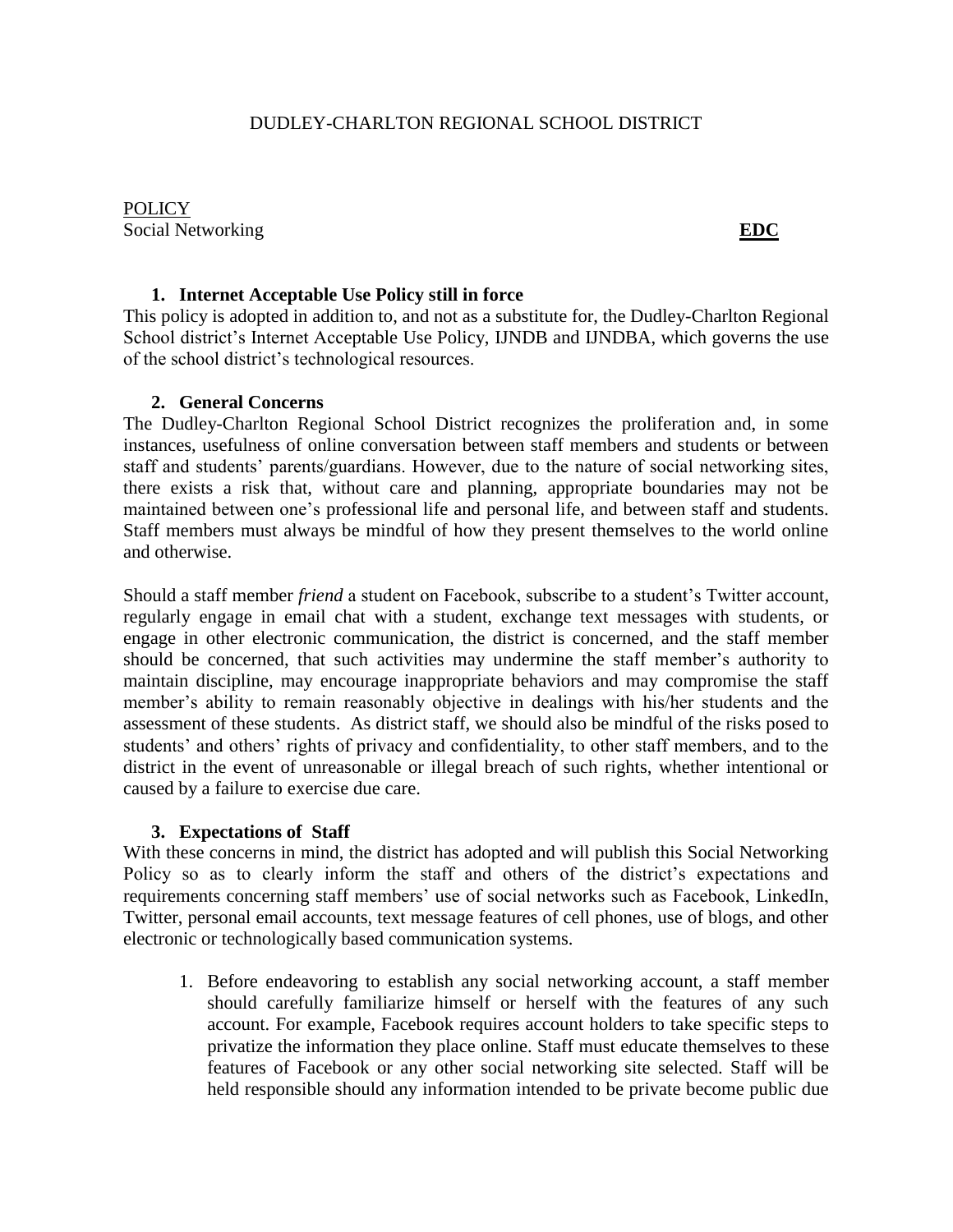to ignorance of the features of the social network he/she has decided to use or his/her failure to properly use such features.

- 2. District staff must also know that any information intended to be shared privately with a recipient could be redistributed by such recipient, or become public due to the staff member's knowledge or consent. The same principles that apply to inperson or written communication must be applied to online and other electronic communication. In essence, nothing posted online or electronically communicated is ever truly private.
- 3. Employees of the district are required as a condition of employment to keep the boundary line between professional life and personal life clearly drawn. Despite the proliferation of social networking sites the district maintains the expectation that its staff members will exercise the requisite forethought in all electronic communications to be sure that the aforementioned boundary line never becomes blurred.

For example, if the district does not maintain a web portal for communications with students and families and a staff member wishes to establish a Facebook account through which he or she will communicate, he or she should establish a Facebook identity that is separate from his/her personal Facebook identity. He/she must use his/her educational Facebook account, exclusively, to communicate with students and their families on matters directly related to education being provided by the district. The *friends* associated with such educational Facebook account should be limited to members of the educational community, such as administrators, teachers, students, and parents/guardians of such students. Staff members must reject *friend* requests from individuals who do not fit into any of these categories.

- 4. At all times, and in the use of any form of communication, staff members must maintain student privacy rights and the rights of employees and others to have their personal and medical information kept confidential. Information that is protected by law from disclosure to third parties shall not be communicated in a way that unreasonably exposes such information to access or retrieval by those third parties. (For example, no such information shall be sent online or by other electronic communication unless adequately encrypted.) By way of illustrative example only, a staff member shall not post confidential student information on the *wall,* the information section or any part of an educational Facebook account that may be accessible to another staff member's Facebook friends associated with that account. If a staff member wishes to communicate on matters directly related to education provided by the district privately with a student through the educational Facebook account, such communication shall be conveyed only through the private email/message feature of Facebook, so that only the student may view the message and respond to it.
- 5. As to any matter relating to education the district is providing a student, staff members are to communicate electronically with students and parents/guardians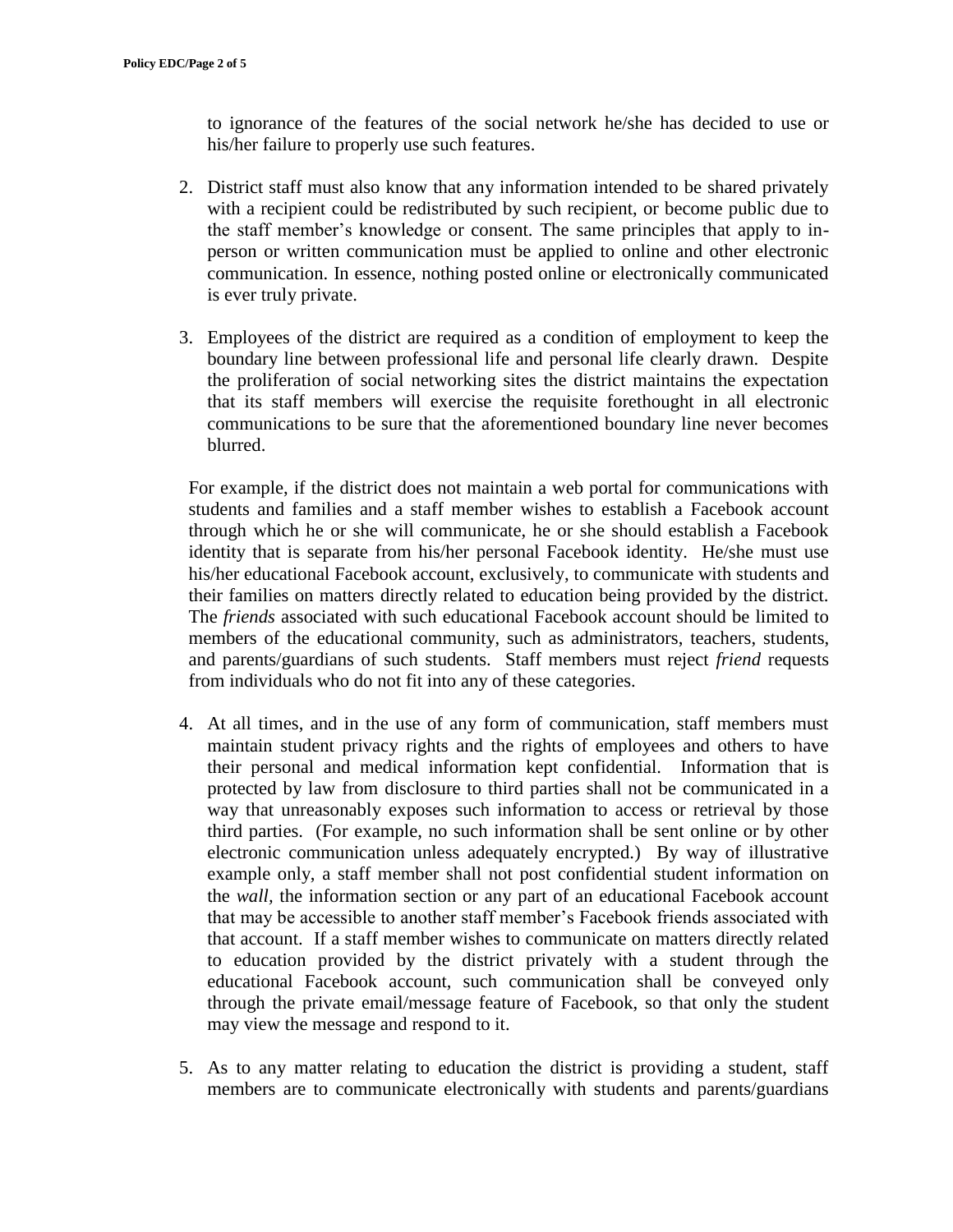only through school-based resources, such as school-provided email or web portal accounts. Use of one's personal email account to discuss school business with students and parents/guardians is prohibited. It should be noted that when a staff member uses his/her personal email account the communication falls within the provisions of the Massachusetts Public Records Law as well as being subject to discovery in litigation in certain circumstances. As one consequence (among others), all the staff member's personal emails would have to be searched in the event of public records request, and in the event of ambiguity much of the staff member's personal communication could well become public. Such use of personal email also prevents the archiving of such messages through the district's automatic email archiving system and might well result in a staff member and/or the district having to conduct a very expensive and time consuming search in response to such a request.

Staff is also discouraged from using home telephones and personal cell phones to communicate with students and their families. The provisions in #5 above, except to the extent that a particular telephonic communication does not generate a written document, apply to telephonic communication as well. And staff members at all times must bear in mind that cellular telephones do not provide secure communication, but on the contrary are susceptible to being intercepted or inadvertently overheard by third parties at any time. No conversation relating to a confidential matter shall ever be conducted by cellular telephone except in case of an immediate emergency which precludes any other reasonable method of communication, and in the event of such an emergency communication the staff member shall prepare and submit to his or her immediate supervisor, without any avoidable delay whatsoever a written report detailing in full the need for and content of the communication.

- 6. If a staff member were to inadvertently convey a school-related message to a student or parent/guardian on the staff member's private account, the staff member must save such email to his/her school email account or print and save a paper copy of such email and file it in the appropriate school file, and maintain its confidentiality as he/she would any other document concerning that student. Any document created or received by a public employee in his or her capacity as such is subject to Commonwealth and federal laws regarding retention and disclosure except as specifically exempted under the public records law, as well as to discovery by court order in certain circumstances.
- 7. No matter what medium of communication a staff member selects, he/she should adhere to appropriate staff member/student boundaries. Staff members are role models, not students' friends. District employees are expected to always conduct themselves in accordance with this understanding.
- 8. This policy is not intended to infringe upon a staff member's right to speak publicly on matters of public concern, or to communicate with fellow members of their union on workplace issues, so long as such communication adheres to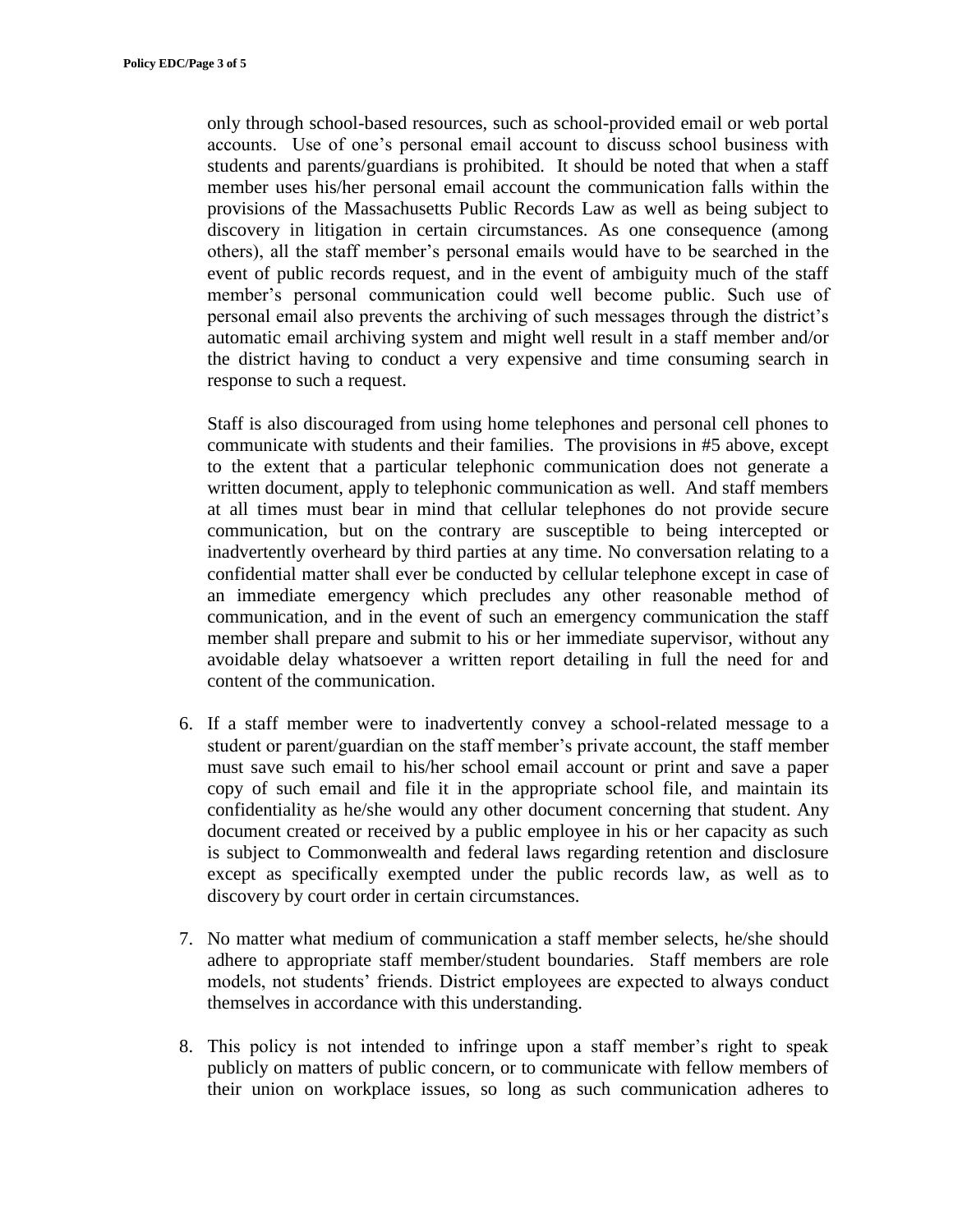appropriate time, place, and manner restrictions and does not interfere with the performance of your job duties. However, when district employees speak via social networking sites or tools on matters concerning work, they speak as employees and not as citizens, and certain restrictions apply to their freedom of expression. Those restrictions are intended to preserve student safety and confidentiality, and to maintain an employee's status as a staff member who should: (a) command and receive the respect of students, (b) be able to maintain order and discipline in the classroom, and (c) remain objective with respect to their students.

- 9. The district has, expressly reserves, and in any situation it deems appropriate will exercise: (a) the requisite authority to monitor all communications which arise out of or in connection with one's position as an employee, including all such referenced above in the manner permitted by law; and (b) its right to take appropriate disciplinary action, up to and including discharge from employment, due to inappropriate behavior, such as failure to adhere to the standards and limitations set forth in this policy, including by way of example only, any such which undermines an employee's authority or ability to instruct or maintain control and discipline of students, compromises his/her objectivity, or is harmful to a student's safety or best interest. The district also reserves the right to advise appropriate legal officials of any violation of law. Employees should also be mindful at all times that any inappropriate communication may give rise to liability for oneself (e.g. for defamation or unreasonable invasion of privacy) and that the district could be sued in connection with same and thus incur costs of defense and other possible loss and expense. Any staff member who becomes aware of a violation of this policy should immediately notify his or her immediate supervisor of same.
- 10. Staff members should not access their private Facebook or other social networking accounts using school district computer resources.
- 11. When communicating as an employee of the district, or concerning any subject matter which falls, or which a person could reasonably perceive as falling, within the ambit of one's duties as such an employee, one must be aware that a reader may assume that he or she speaks for the district or may judge the quality of the education provided by the district based thereon. Therefore, all communications in any such circumstance must be professional at all times and must not reflect negatively on the services which the district provides any student nor communicate any information which the employee knows, or with reasonable care should know, is inaccurate.
- 12. In the use of a Facebook account or other social networking site or blog, a district employee may not, without express permission from the superintendent of schools or his/her designee, use the school's logo, likeness, or any school photograph or other property belonging to the school, nor, in violation of the law, post or include any material protected by copyright or trademark. In no event shall a district